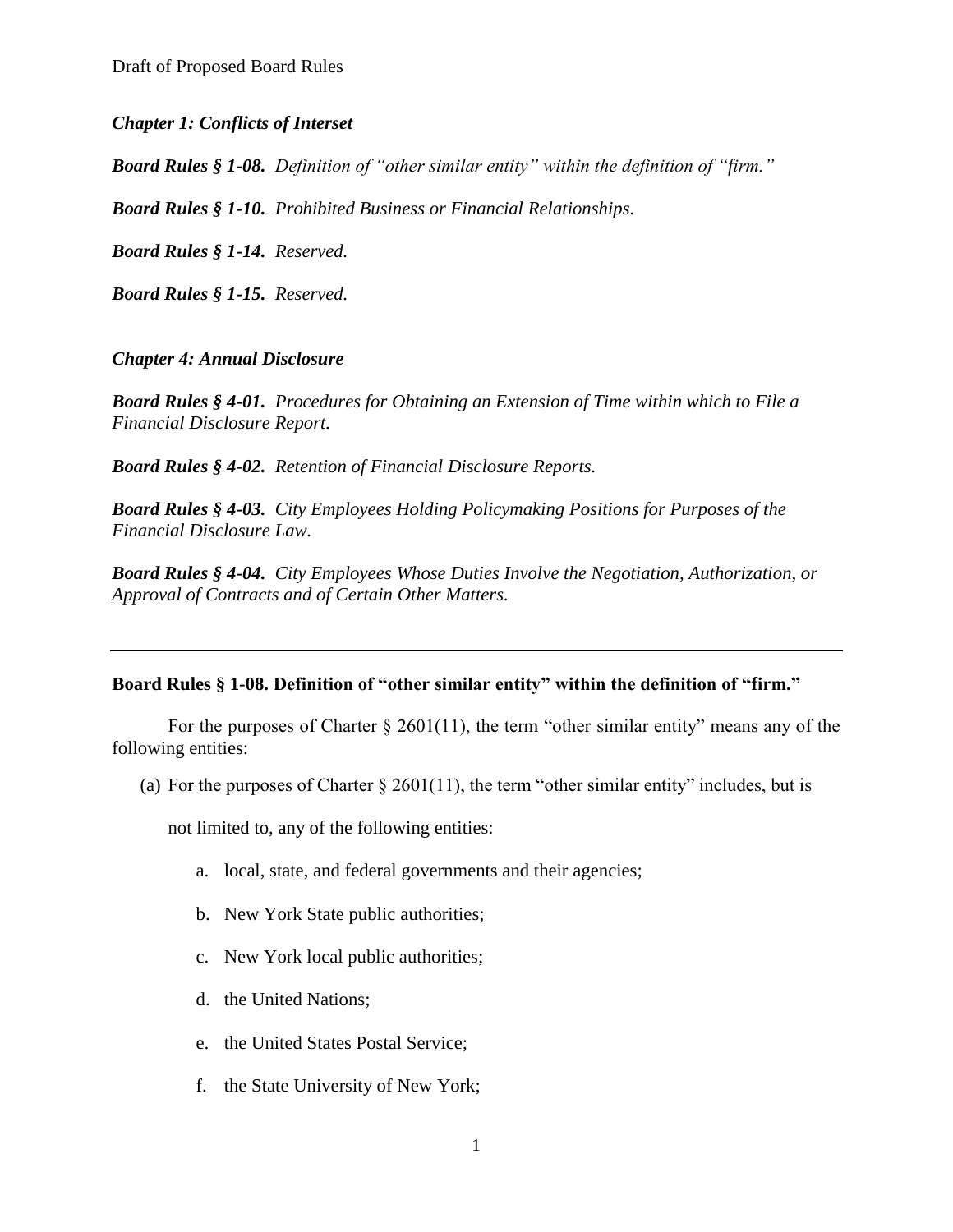- g. the City University of New York;
- h. the Brooklyn Public Library;
- i. the Queens Public Library; and
- *j.* charter schools created pursuant to New York State Education Law Article 56.
- (b) For the purposes of Charter  $\S 2601(11)$ , the term "local development corporation" includes only local development corporations affiliated with, sponsored by, or created by New York State government or by a New York county, city, town, or village.

#### **Board Rules § 1-10. Prohibited Business or Financial Relationships.**

- (a) For purposes of Charter  $\S$  2604(b)(14), the term "business or financial relationship" between a superior and subordinate includes but is not limited to:
	- (1) outstanding loans collectively amounting to \$25.00 or more;
	- (2) a purchase or sale of any property valued at \$25.00 or more within a 12-month period;
	- (3) the leasing of any property;
	- (4) cohabitation;
	- (5) participation in a lottery pool;
	- (6) participation in a savings club;
	- (7) shared ownership of real property or any other property worth more than \$100.00;
	- (8) shared ownership of financial instruments;
	- (9) shared ownership interest in a firm other than a publicly traded company;
	- (10) shared ownership interest in a cooperative apartment building with fewer than six units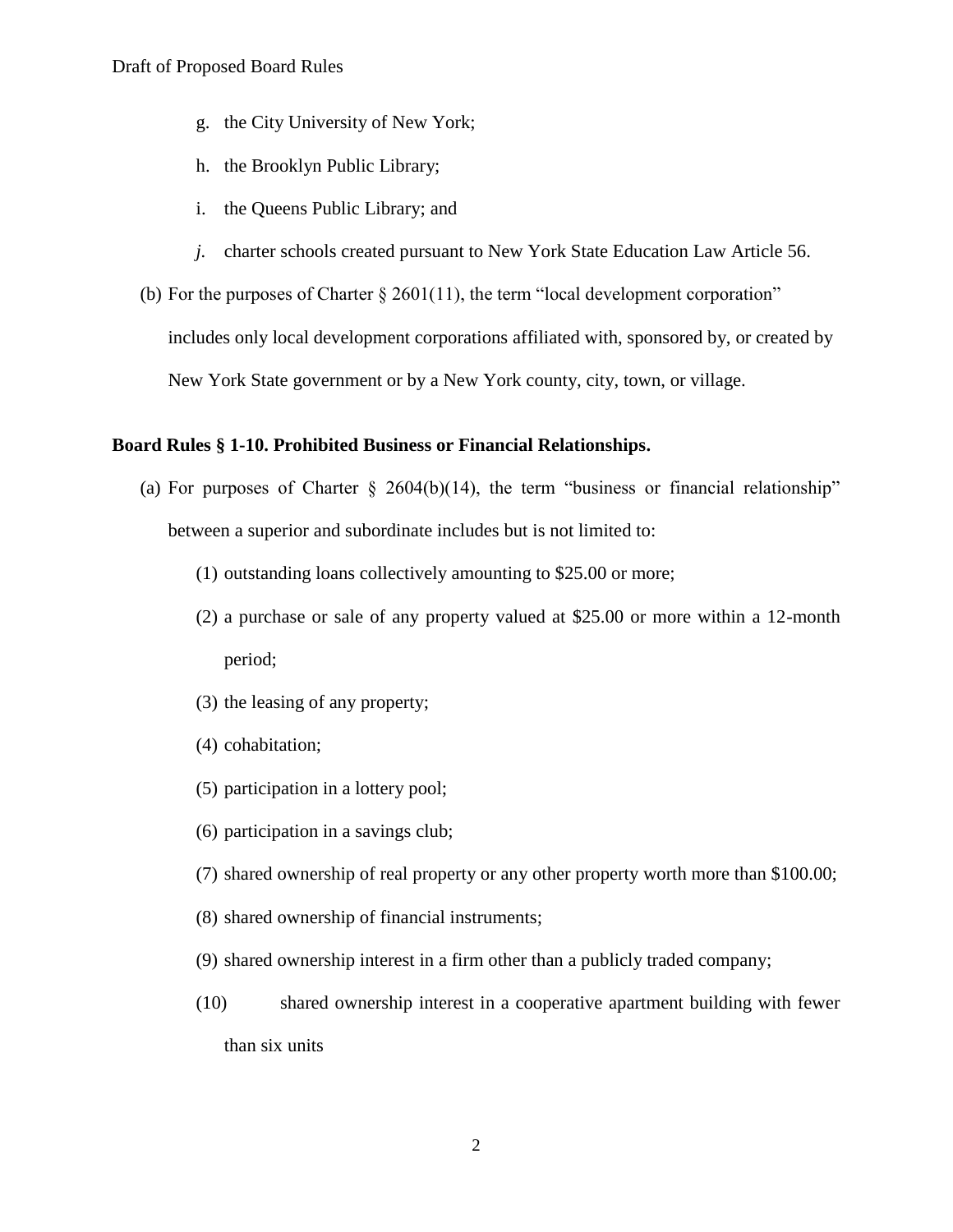- (11) employer-employee, consultant, contractor, attorney-client, agentprincipal, brokerage, or other similar relationships;
- (12) establishing a trust or serving as a trustee of a trust in which one of them or a person associated with one of them has a beneficial interest; and
- (13) payment of each other's recurring expenses such as rent or payments for a vehicle.
- (b) Expenses for activities related to public servants' City jobs which are shared between public servants, including superiors and subordinates, such as expenses related to a carpool or a coffee club, will not be deemed a "business or financial relationship" within the meaning of Charter  $\S 2604(b)(14)$  if:
	- (1) the benefit is shared by the participants; and
	- (2) each public servant bears a fair proportion of the expense or effort involved for the activity.

# **Board Rules §1-14 Reserved.**

### **Board Rules §1-15 Reserved.**

# **Board Rules § 4-01 Procedures for Obtaining an Extension of Time within which to File a Financial Disclosure Report**

- (a) Bases for obtaining an extension of time to file.
	- (1) A person required to file a financial disclosure report with the Conflicts of Interest Board (the "Board") pursuant to §12-110 of the Administrative Code of the City of New York (the "Administrative Code") may be granted an extension of time within which to file a report or portion thereof upon a showing of justifiable cause or undue hardship.
	- (2) A finding of justifiable cause or undue hardship shall not be based on periods of annual leave, attendance at conferences or meetings, or other pre-scheduled or voluntary absences from work.
- (b) General procedures.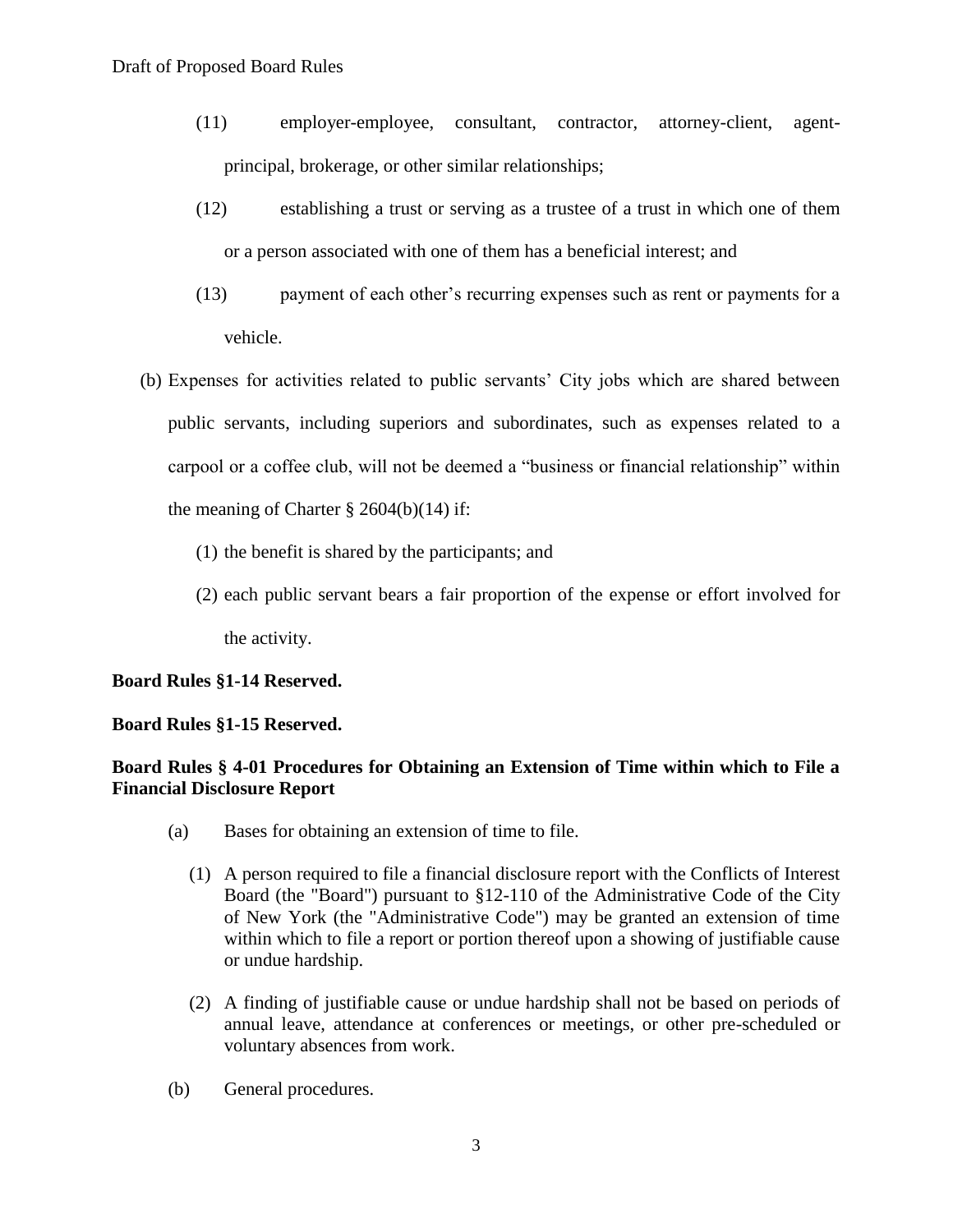- (1) A request for an extension of time within which to file a financial disclosure report or portions thereof which is due by May first shall be postmarked, or delivery made to the Board, no later than April fifteenth of the year in which such report is to be filed. Where Administrative Code §12-110 requires the filing of such report at a time other than on or before May first, a request for extension of time within which to file shall be postmarked, or delivery made to the Board, no later than fifteen days prior to such filing deadline.
- (2) The request for an extension of time shall be mailed to the Board by certified mail or shall be delivered by hand and, upon request, a receipt may be issued upon acceptance of such delivery.
- (3) The request for an extension of time within which to file a financial disclosure report or portions thereof due to justifiable cause or undue hardship shall contain the following information:
	- i. The name of the person making such request and his or her home address and work address;
	- ii. The title of the position or job classification and name of the agency by which he or she is employed;
	- iii. Explanation of justifiable cause or undue hardship in the form of a written statement with copies of any necessary supporting documents such person wishes the Board to consider;
	- iv. Where the filer is seeking an extension to answer a portion of the report on the grounds that certain information is not yet available, the request shall state what information is not available. Documentation, if available, shall be provided in support of such request (for example, a copy of an application to the Internal Revenue Service for an automatic extension of time within which to file one's income tax return); and
	- v. The additional time requested and the date by which such person intends to comply with the filing requirements.
- (c) Time limitations upon extensions.
	- (1) The Board shall not grant an extension of time to file a financial disclosure report or portions thereof due to justifiable cause or undue hardship for a period greater than four months from the original date the report was due.
	- (2) An individual who is seeking an extension of time to answer a portion of the financial disclosure report shall nevertheless file his or her report on or before May first, or at such other time required by Administrative Code §12-110,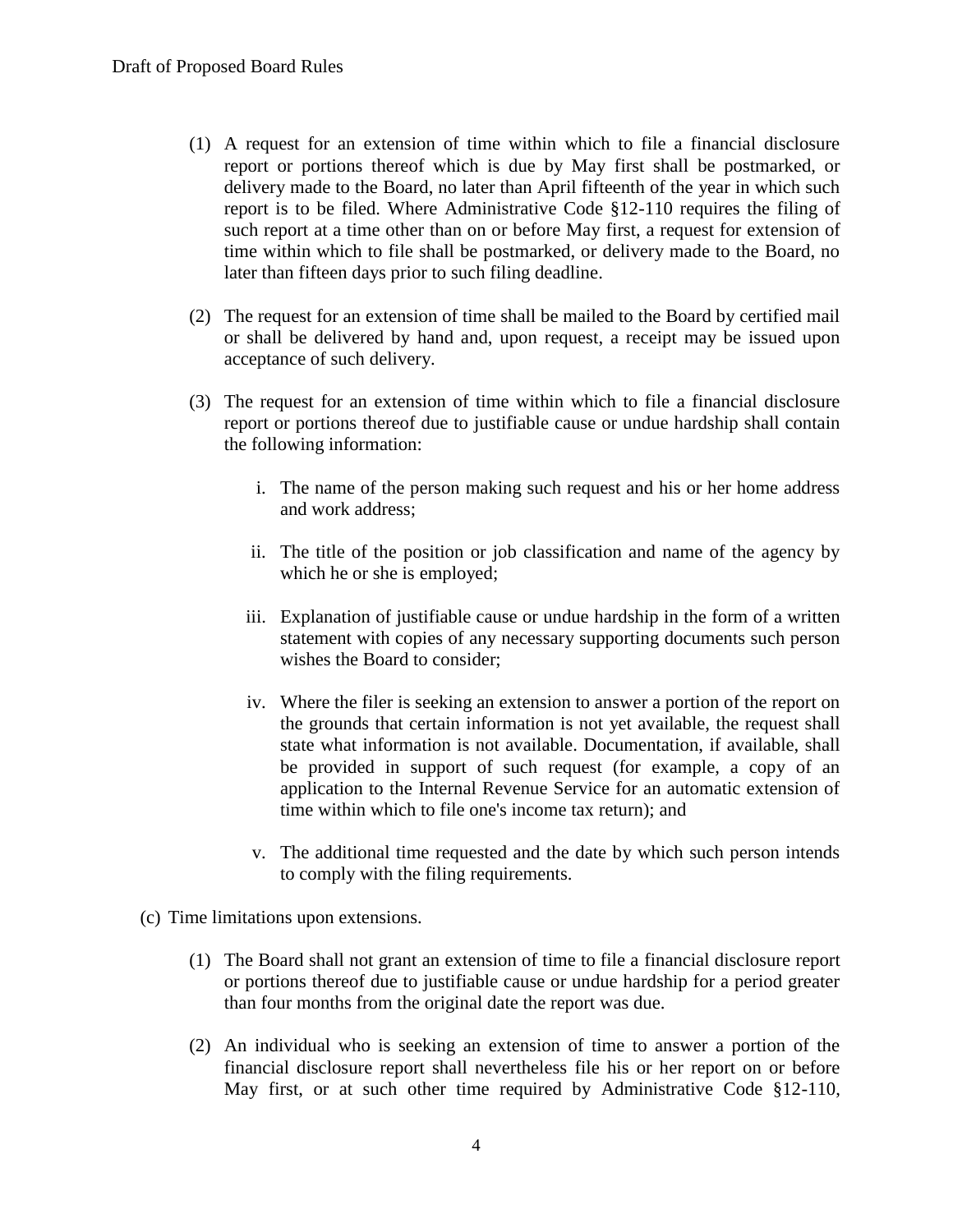containing all the information required by such report, except for that information which is not available. A supplemental statement providing information not previously available shall be filed on the date set by the Board. Failure to file such supplemental statement, or the filing of an incomplete or deficient supplemental statement, shall subject the reporting person to the penalties set forth in Administrative Code §12-110(h).

- (d) Board action.
	- (1) Upon receipt of a timely request for an extension of time within which to file a financial disclosure report or portions thereof, the Board shall review the material filed to determine whether an extension is appropriate.
	- (2) The Board may in its discretion request, in writing, additional information from the person making the request. Such additional information shall be submitted to the Board within ten business days of the date of the Board's request. In the event the Board does not receive the additional information within ten business days, it may make a determination on the basis of the information it has available.
	- (3) The Board shall give written notice of its determination to the person making the request.
		- i. In the event the request for an extension of time within which to file a financial disclosure report or portions thereof is approved, such report shall be filed on or before the date indicated by the Board in its determination.
		- ii. In the event the request for an extension of time within which to file a financial disclosure report or portions thereof is denied, such report shall be filed before or on the due date set forth in Administrative Code §12- 110 or such date as may thereafter be established by the Board in its determination.
	- (4) The Board may delegate to its Executive Director the authority to act pursuant to this rule.

### **Board Rules § 4-02 Retention of Financial Disclosure Reports**

- (a) Definitions. As used in this Rule, the following terms shall have the respective meanings set forth below:
	- (1) "Administrative Code" shall mean the Administrative Code of the City of New York.
	- (2) "Board" shall mean the New York City Conflicts of Interest Board, established pursuant to §2602 of the New York City Charter.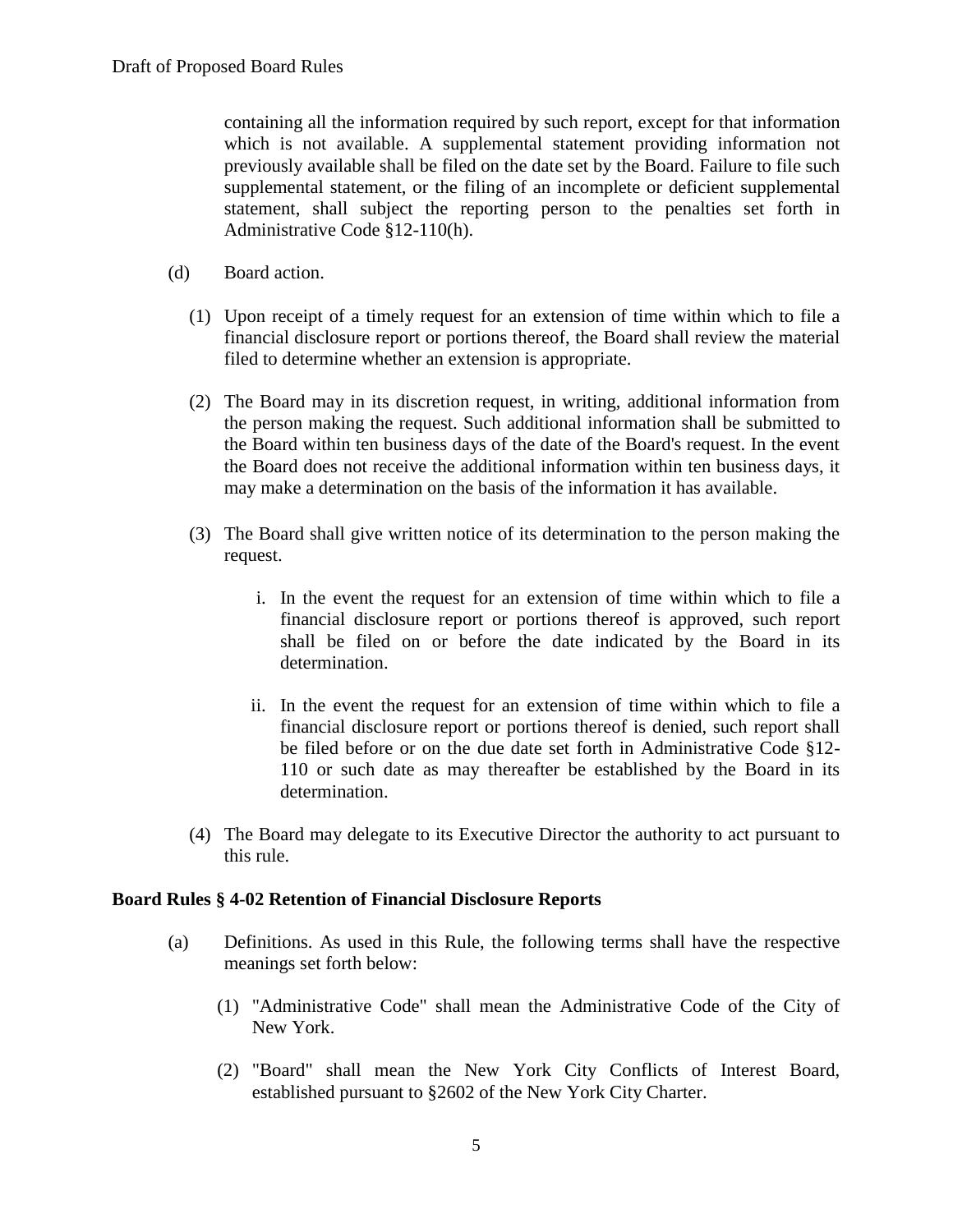- (3) "Financial Disclosure Report" shall mean any financial disclosure report filed or on file with the Board pursuant to §12-110 of the Administrative Code, including reports previously filed with the Office of the City Clerk and transferred to the Board's custody.
- (4) "Prior Financial Disclosure Report" shall mean any Financial Disclosure Report which, as of the effective date of this Rule, has been retained by the Board for a period in excess of six years from December 31 of the calendar year to which such Report relates.
- (b) Retention of Financial Disclosure Reports.
	- (1) Whenever a Financial Disclosure Report is filed with the Board, it shall be retained by the Board for a period commencing on the date such Report was filed with the Board and expiring on the sixth anniversary of December 31 of the calendar year to which such Report relates. The period during which the Board is required to retain a Financial Disclosure Report, pursuant to this paragraph (1), is hereinafter referred to as the "Required Retention Period" for such Report.
	- (2) (i) Except as provided in subparagraphs (ii) and (iii) below, upon expiration of the Required Retention Period for a Financial Disclosure Report, pursuant to paragraph (1) above, the Board shall either (i) destroy such report, or (ii) if requested by the individual who filed such report, return such report to such individual. Any request that the Board return such report must be made in writing to the Board not later than 10 days prior to the expiration of such period.
		- i. Notwithstanding the provisions of subparagraph (i), if a law enforcement agency requests that the Board retain a Financial Disclosure Report for an additional period of time beyond the expiration of its required retention period, for purposes of an ongoing investigation, the Board shall retain such report for such additional period, provided the request is made in writing and is submitted to the Board not later than 10 days prior to the expiration of such required retention period. Upon expiration of such additional period of time, the Board shall either (i) destroy such report, or (ii) if requested by the individual who filed such report, return such report to such individual. Any such request must be made in accordance with the provision of subparagraph (i) above.
		- ii. Notwithstanding the provisions of subparagraph (i), all reports shall be retained by the Board for a period of not less than one year from the date such report was filed with the Board.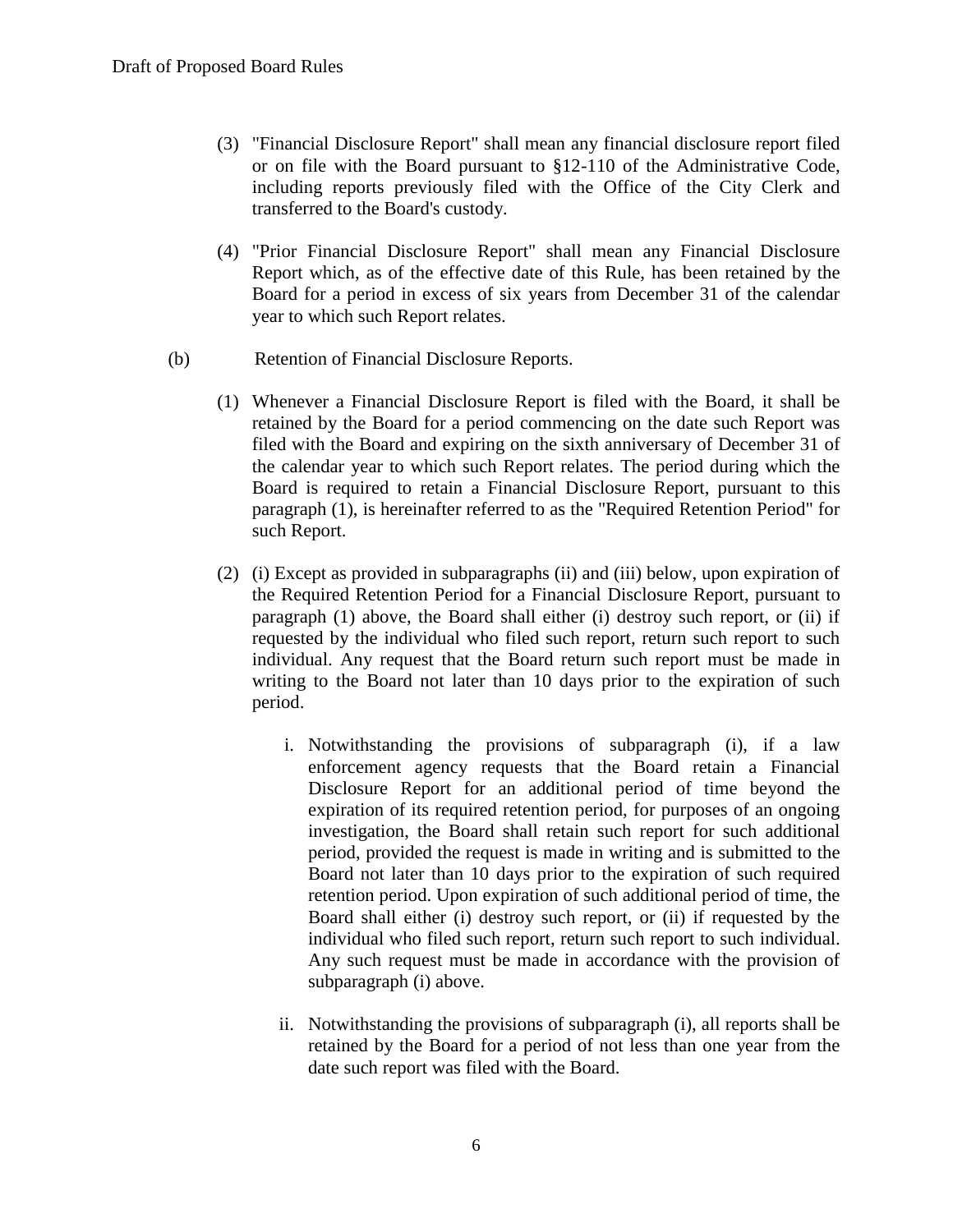- (3) In accordance with the provisions of subdivision (e) of Administrative Code §12-110, as amended by Local Law No. 93 of 1992, the retention period established in paragraph (1) is intended to supersede, and shall be observed by the Board in lieu of, the retention periods set forth in such subdivision (e).
- (4) Notwithstanding any other provision of this section, the Board shall be entitled, upon the effective date of the Rule, to destroy immediately all Prior Financial Disclosure Reports then in its possession.

### **Board Rules §4-03 City Employees Holding Policymaking Positions for Purposes of the Financial Disclosure Law**

(a) For purposes of Administrative Code  $\S 12-110(b)(3)(a)(3)$ , a City employee shall be deemed to hold a policymaking position, and therefore be required to file a Financial Disclosure Report, if such employee is charged with substantial policy discretion within the meaning of Section 1-02 of Title 53 of the Rules of the City of New York.

### **Board Rules § 4-04 City Employees Whose Duties Involve the Negotiation, Authorization, or Approval of Contracts and of Certain Other Matters**

- (a) For purposes of Administrative Code  $$12-110(b)(3)(a)(4)$ , a City employee shall be deemed to have duties that involve the negotiation, authorization, or approval of contracts, leases, franchises, revocable consents, concessions, and applications for zoning changes, variances, and special permits if the employee performs any of the following duties:
	- (1) Determines the substantive content of a request for proposals or other bid request or change order;
	- (2) Makes a determination as to the responsiveness of a bid or the responsibility of a vendor or bidder;
	- (3) Evaluates a bid;
	- (4) Negotiates or determines the substantive content of a contract, lease, franchise, revocable consent, concession, or application for a zoning change, variance, or special permit or change order
	- (5) Recommends or determines whether or to whom a contract, lease, franchise, revocable consent, concession, or application for a zoning change, variance, or special permit or change order should be awarded or granted;
	- (6) Approves a contract, lease, franchise, revocable consent, or concession or change order on behalf of the City or any agency subject to Administrative Code §12- 110; or